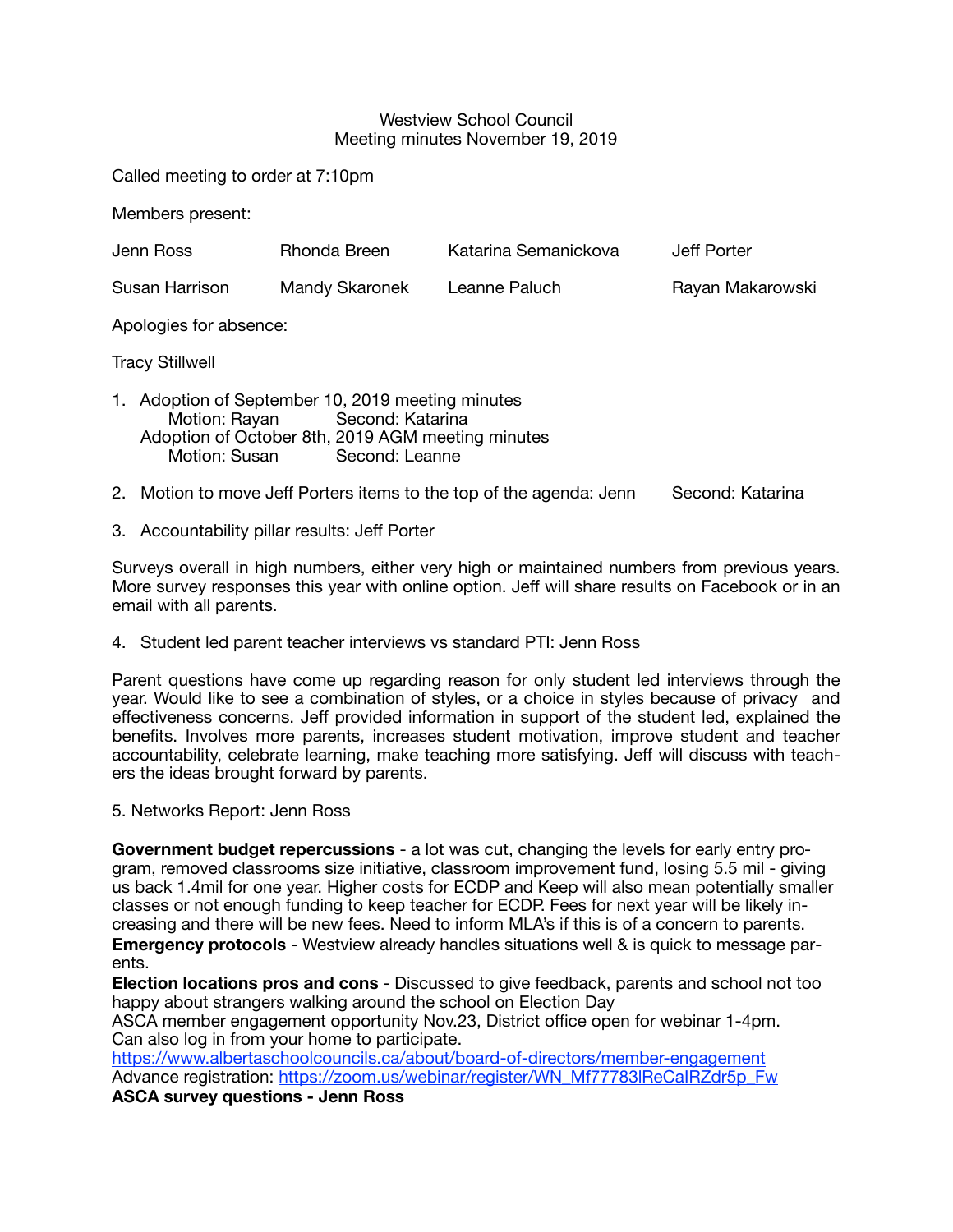[https://www.albertaschoolcouncils.ca/education-in-alberta/the-education-ministry/choice-in-](https://www.albertaschoolcouncils.ca/education-in-alberta/the-education-ministry/choice-in-education)

[education](https://www.albertaschoolcouncils.ca/education-in-alberta/the-education-ministry/choice-in-education) - everyone should fill out the survey, from a parents point of view choices private vs public schools government funding, before 29th November 2019 ( UCP AGM ) Survey open until December 6th. Please inform yourself of the different school types and programs in Alberta and what these changes could mean around funding for our schools.

## **ASCA AGM and conference -** April 24-26, 2020

Would love to have 2 representatives from our school attend. Rayan and Susan both would like to, but will have to check schedules.

6. Breakfast program: Rhonda Breen

Leanne Paluch has taken over grocery shopping. Christmas breakfast planning meeting will happen within the next 2 weeks. Breakfast will be the Thursday before Christmas break.

7. Cross walk lighting/visibility issues: Desi Stanley

There are concerns about the visibility of the crosswalk on Wolverine at the parking lot. Too many close calls.

Most effective plan of action is to message or call the Pulse line to raise these concerns. Parent Association will look into temporary measures that can be purchased.

8. Next meeting: Tuesday - January 14th, 2020 @ 7:00pm

9. Motion to adjourn: Katarina Second: Mandy @ 7:55pm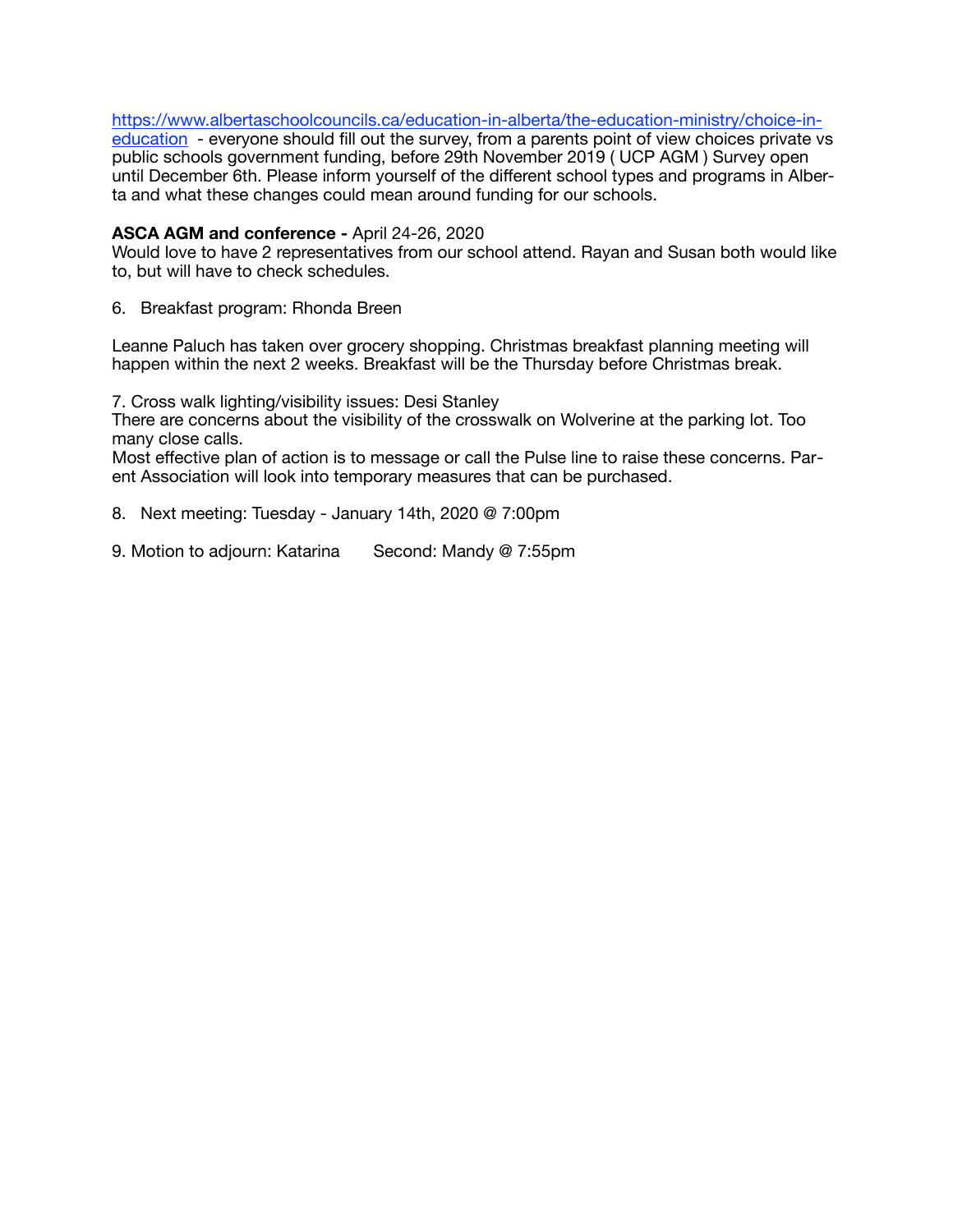#### Westview School Parents Association Meeting minutes November 19, 2019

Called meeting to order at 7:55pm

Members present:

| Jenn Ross                                                                                                                                                               | Rhonda Breen        | Katarina Semanickova |                        | Jeff Porter      |  |  |  |
|-------------------------------------------------------------------------------------------------------------------------------------------------------------------------|---------------------|----------------------|------------------------|------------------|--|--|--|
| Susan Harrison                                                                                                                                                          | Mandy Skaronek      | Leanne Paluch        |                        | Rayan Makarowski |  |  |  |
| Apologies for absence:                                                                                                                                                  |                     |                      |                        |                  |  |  |  |
| <b>Tracy Stillwell</b>                                                                                                                                                  |                     |                      |                        |                  |  |  |  |
| 1. Adoption of September 10, 2019 meeting minutes<br>Motion: Susan Second: Jenn<br>Adoption of October 8th, 2019 AGM meeting minutes<br>Motion: Leanne<br>Second: Mandy |                     |                      |                        |                  |  |  |  |
| 2. Treasurers Report: Rayan Makawroski                                                                                                                                  |                     |                      |                        |                  |  |  |  |
| Casino: \$31,292.29                                                                                                                                                     | General: \$5.598.07 |                      | Playground: \$6,192.69 |                  |  |  |  |
| 2017/2018 report compiled and audited ready for registries<br>2018/2019 should be ready by end of December<br>Missing back up for much of 2019                          |                     |                      |                        |                  |  |  |  |

New event procedures:

- All deposits must be completed by someone other than the treasurer.
- Each fund-raising event will have a separate deposit for better tracking
- Spreadsheet must be used for all fund-raising events to track money spent and money collected
- EMT transfers must be manually deposited, not auto deposit. Saves .50 per transaction.
- EMT transfers will be sent to person in charge of the event, then on to the treasurer for deposit. 2 person tracking at all times.
- 2 board members must count all cash collected, fill out deposit amount to be made and sign before deposit is completed

## 3. Requests for Funding

Requestor: Susan Harrison Wrapping paper, tape and supplies for Christmas Bazaar Cost: Total \$306.60 (Mandy \$180.97 paper & Susan \$125.63 tape & tags)

Motion: Leanne **Second: Katarina** 

## Requestor: Mandy Skaronek

Reversible jerseys for athletic teams. Teams have had to wear pinnies at tournaments when the opposing team has the same colour jersey. Reversible would allow teams to switch easily. Can be inventoried and stay at school, so can come from Casino funds.

Still finalizing cost, so will have an email vote to confirm once more information is available.

Motion: Second: